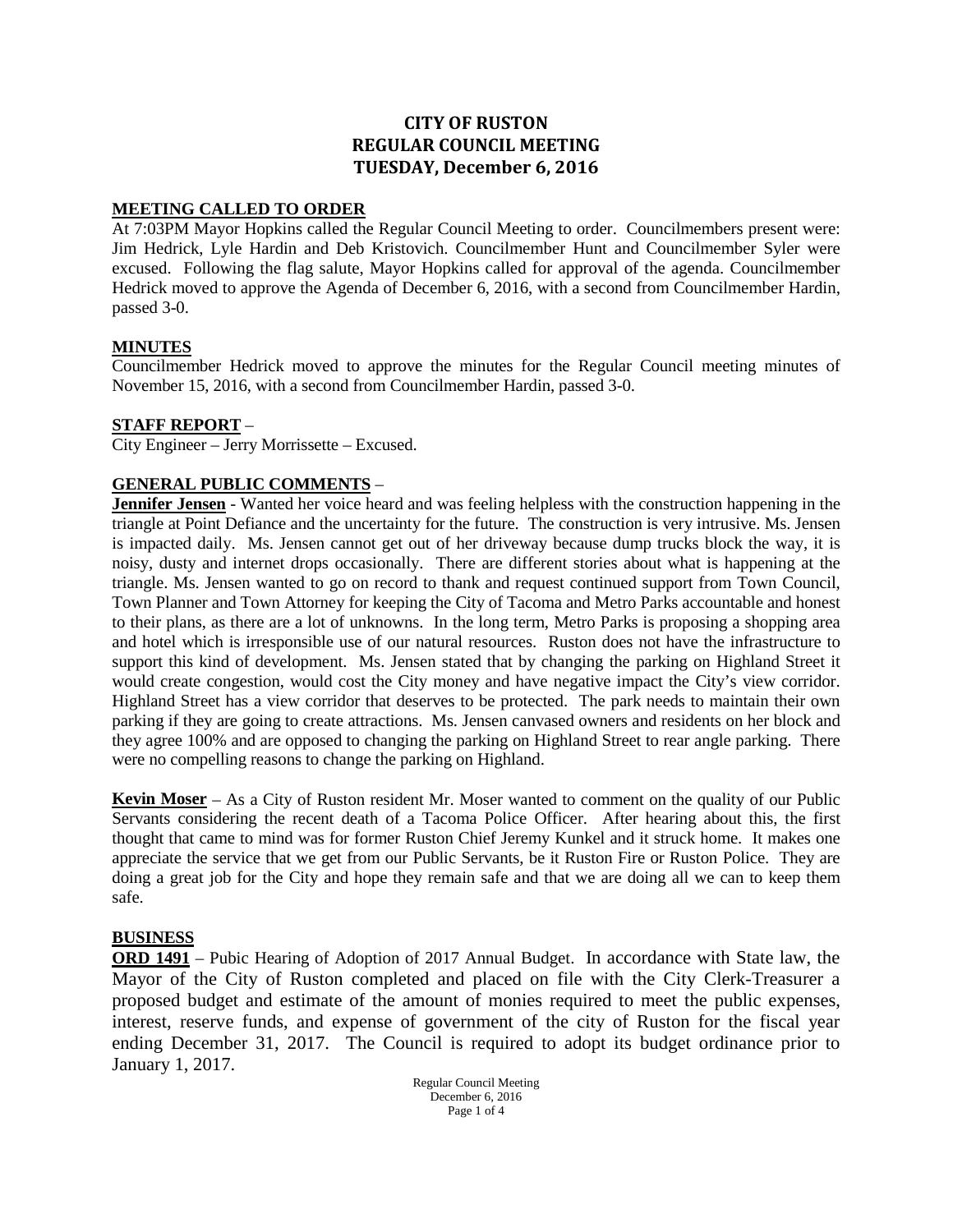CITY OF RUSTON Regular Council Minutes December 6, 2016

The City Council Budget consideration schedule for Fiscal Year 2017 is as follows:

| Mayor's Budget Message to Council:        | November 15, 2016 |
|-------------------------------------------|-------------------|
| Council discussion of revenue sources:    | October 18, 2016  |
| <b>Public Hearing on Proposed Budget:</b> | December 6, 2016  |
| Public Hearing on Revenue Sources:        | November 15, 2016 |
| <b>Budget Discussion #1:</b>              | October 18, 2016  |
| Budget Discussion #2:                     | November 15, 2016 |
| <b>Budget Discussion #3:</b>              | December 6, 2016  |
| <b>Budget Discussion #4:</b>              | December 20, 2016 |
| Adoption of Tax Levy:                     | November 15, 2016 |
| Adoption of Final Annual Budget for 2017: | December 20, 2016 |
|                                           |                   |

Prior to budget adoption, the City Clerk will have fully complied with state law by publishing notice of the availability of the budget for public review and publishing notice of the required public hearings on the City's proposed tax levy (scheduled for November 15<sup>th</sup>) and budget (scheduled for December  $6<sup>th</sup>$ ). Approval of this Ordinance adopts the 2017 Budget and establishes the appropriations necessary to authorize expenditures for each of the City's funds as detailed in Ordinance 1491. Councilmember Hedrick moved to open a Public Hearing on Ordinance 1491, with a second from Councilmember Hardin, passed 3-0. Public Hearing opened and there were no comments mad for Public Testimony. Councilmember Hedrick moved to close Public Hearing, with a second from Councilmember Hardin, passed 3-0. Ordinance 1491 will go before Council for third reading on December 20, 2016.

**ORD 1456** – Critical Areas Ordinance ( $1<sup>st</sup>$  reading). City Planner Rob White presented an overview of Ordinance 1456. The City of Ruston has been engaged for the past two years in a major Comprehensive Plan Update which was adopted on March 1, 2016 by Ordinance No. 1482. The Comp Plan update was required under the State Growth Management Act, Ch. 36.70A RCW. Following the Comprehensive Plan Update, the City is also required by law to update its critical areas ordinance. The current critical areas regulations are found in Section 25.01.070 "Natural Systems" in Zoning Code portion of the Ruston Municipal Code. This section needs to be repealed and replaced with a comprehensive Title for addressing critical areas in Ruston. To this end, a new Title 30 is proposed, comprised of six distinct chapters as follows:

| Chapter 30.10 | General Provisions and Purpose               |
|---------------|----------------------------------------------|
| Chapter 30.20 | Wetlands                                     |
| Chapter 30.30 | <b>Critical Aquifer Recharge Areas</b>       |
| Chapter 30.40 | <b>Frequently Flooded Areas</b>              |
| Chapter 30.50 | Geologically Hazardous Areas                 |
| Chapter 30.60 | Fish and Wildlife Habitat Conservation Areas |
|               |                                              |

Regular Council Meeting December 6, 2016 Page 2 of 4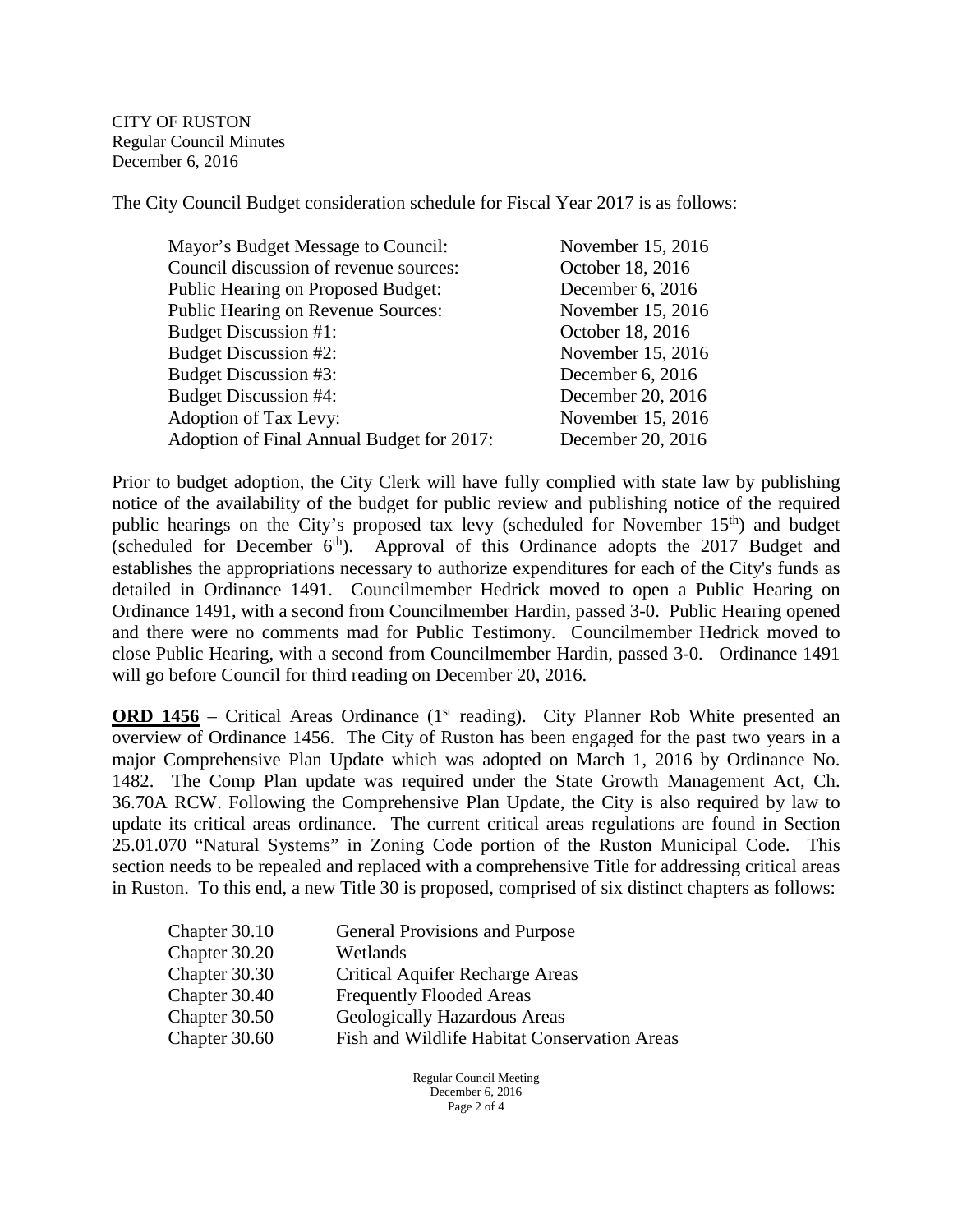CITY OF RUSTON Regular Council Minutes December 6, 2016

The development of the Critical Areas Ordinance was spearheaded by Rob White and Susie Goett of the City's Planning Department. The Title was developed in close concert with the State Departments of Ecology and Commerce and is based largely on the model code developed by the State which incorporates the "best available science" as required by law. As part of the Planning Commission's work, a review and update of the Environmentally Sensitive Areas Map was done, such map is attached to Ordinance No. 1456 as Exhibit "A". The City has followed all procedural requirements for adopting the new Critical Areas Ordinance, including: holding the required public hearing by the Ruston Planning Commission on May 20, 2015; performing SEPA (SEPA Determination of Non-significance was on July 3, 2015 and the comment period expired on July 17, 2015; the SEPA Appeal period has passed with no appeals filed and sending a copy of this Ordinance to the Washington State Department of Commerce on July 3, 2015 with a request for expedited review as per WAC 365-195-620(1) and RCW 36.70A.106 (such review was granted on August 3, 2015, and the required time has passed allowing adoption of this Ordinance). To remain in compliance with State law, the Critical Areas Ordinance must be adopted by the end of this calendar year. The last regular Council Meeting for adoption is December 20, 2016. The adoption of the Critical Areas Ordinance has no direct fiscal impact to the City. However, to remain in compliance with GMA, and thus be fully eligible for grants that require compliance, the Ordinance must be adopted prior to the end of this calendar year. Adoption at Second Reading on December 20, 2016 meets this deadline.

**Bid Opening** – Landscape Maintenance Bid Review and Approval. City Project Manager Kevin Moser presented the need to employ a landscaper to manage all public areas in the City of Ruston. Mr. Moser received and researched five bid proposals and selected Superior Maintenance Solutions (SMS) as the lowest bidder for Council consideration and approval. Council approved SMS as the City's landscape company.

**CLAIMS/PAYROLL** – Councilmember Hedrick moved to approve Claims and Payroll, with a second from Councilmember Hardin, passed 3-0.

**MAYOR'S TIME** – Wanted the community to know the City is doing everything possible and are equally frustrated with our neighbor, Metro Parks. From a political standpoint, there are two paths to go, one is to take an adversarial position for which the City does not have a legal stand the other is to understand what we are dealing with and attempt to work with them with our best interest at heart. City Personnel and City Council have the resident's interest at heart and Councilmember Hardin is taking the lead.

> Regular Council Meeting December 6, 2016 Page 3 of 4